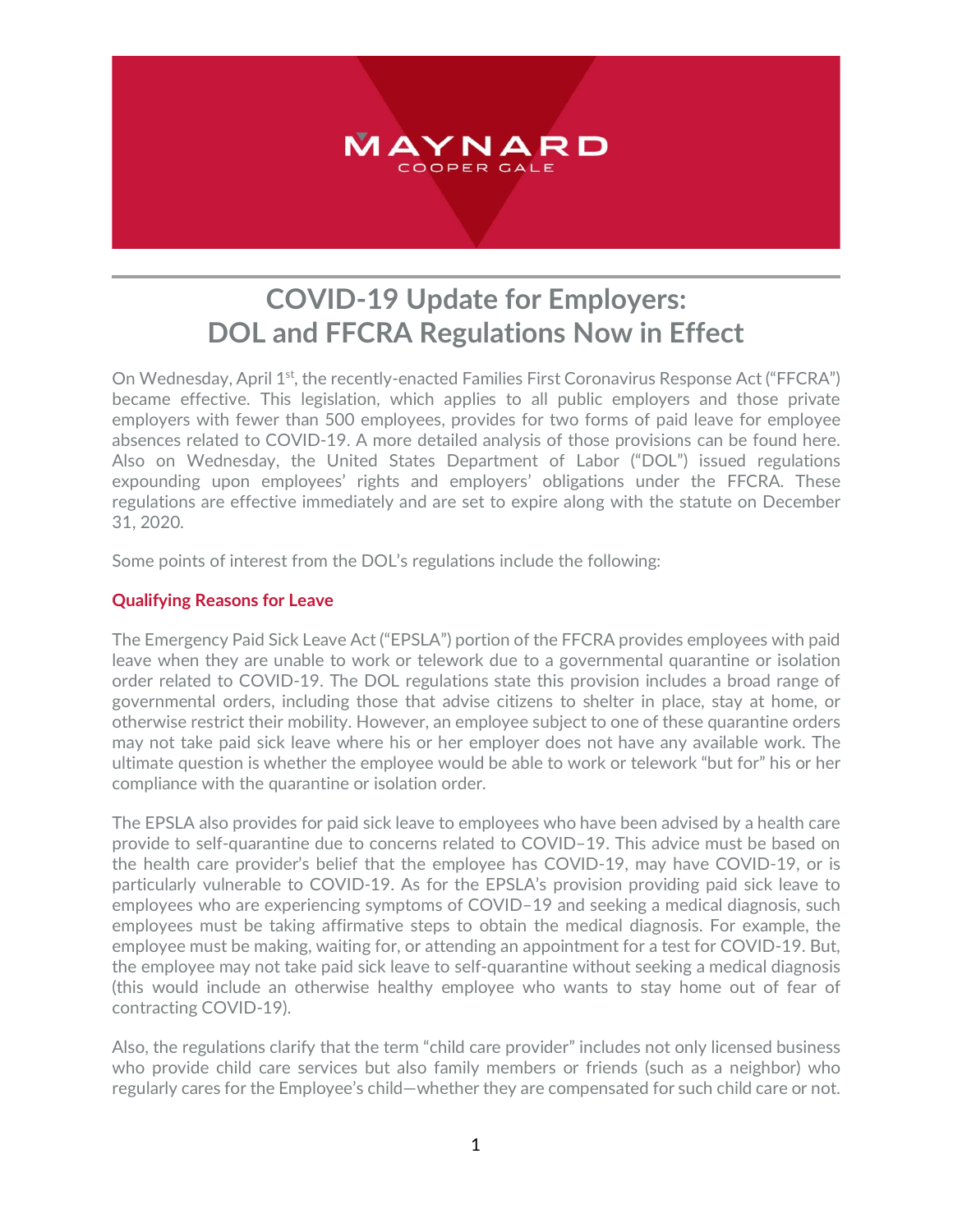If any other these sources of child care are no longer available for child care and it prevents an employee from working or teleworking, the employee will be entitled to leave under the statute.

# **Employer Coverage**

As noted above, the FFCRA applies only private employers with fewer than 500 employees. In determining who should count toward this 500-employee threshold, the DOL regulations state that employees should include: full-time and part-time employees, employees on leave, temporary employees who are jointly employed by the employer and another employer, and day laborers supplied by a temporary placement agency. In contrast, independent contractors do not count toward this threshold, nor do employees who have been laid off or furloughed.

Separate entities (whether within the same corporate umbrella or otherwise) must combine employees for purposes of the employee threshold when they qualify as either joint employers or integrated employers. The FFCRA borrows the [FLSA's test for joint employment](https://www.dol.gov/agencies/whd/flsa/2020-joint-employment/fact-sheet) and the [FMLA](https://www.law.cornell.edu/cfr/text/29/825.104)  [regulations' test for the integrated employer](https://www.law.cornell.edu/cfr/text/29/825.104) analysis. If two entities meet either of these tests and their aggregate number of employees is 500 or more, the FFCRA will not apply to either entity.

## **Employee Notice and Documentation**

Employees must provide documentation in support of FFCRA leave, including a signed statement including the following information: (1) the employee's name; (2) the date(s) for which leave is requested; (3) the COVID-19 qualifying reason for leave; and (4) a statement representing that the employee is unable to work or telework because of the COVID-19 qualifying reason. Depending on the specific qualifying reason, employees may be required to submit additional information and/or documentation. For example, an employee may be required to must provide the name of the government entity that issued the quarantine or isolation order to which the employee is subject or provide the name of the health care provider who advised him or her to self-quarantine for COVID-19 related reasons.

For leave related to care for a child whose school or child care provider is closed due to COVID-19 related reasons, employees must provide: (1) the name and age of the child(ren) being cared for; (2) the name of the school, place of care, or child care provider that closed or became unavailable due to COVID-19 reasons; and (3) a statement representing that no other suitable person is available to care for the child(ren) during the period of requested leave. For leave to provide care for children over the age of 14 during daylight hours, the employee needs to provide a statement that special circumstances exist requiring the employee to provide care. Also for this type of leave, employers may require employees to provide oral notice and sufficient information for the employer to determine whether the requested leave is covered by the FFCRA.

This documentation should also satisfy the IRS' requirements to substantiate eligibility for the tax credits for qualified leave wages.

## **Substitution of Other Paid Leave**

These new regulations clarify that an employee may elect to use, or an employer may require an employee to use, accrued leave that under the employer's policies would be available to the employee to care for a child (such as vacation or PTO) concurrently with the expanded family and medical leave. The DOL believes this flexibility furthers the purposes of the FFCRA by allowing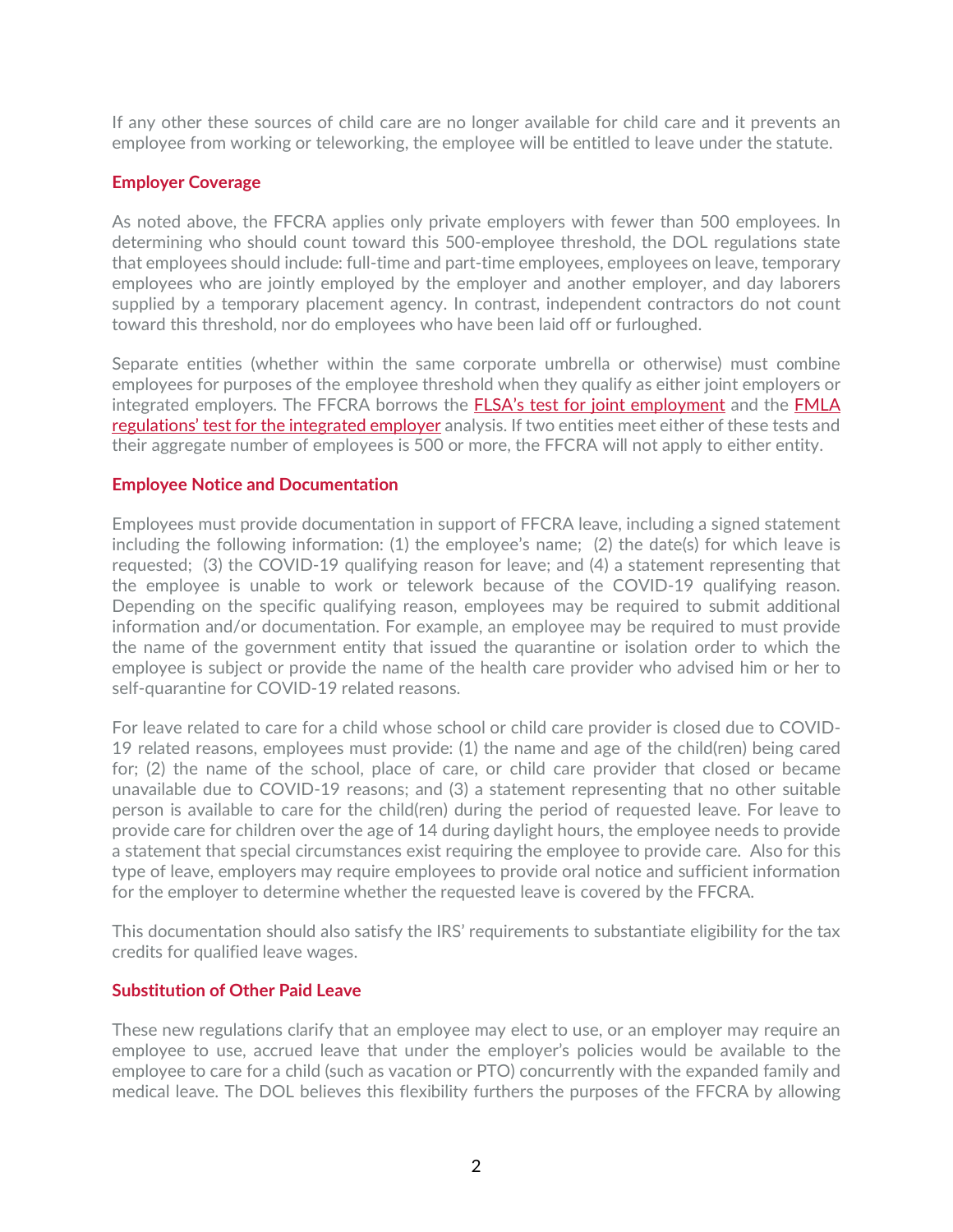employees to receive full pay during the period for which they have accrued employer-provided paid leave, and allowing employers to require employees to take such leave and minimize employee absences.

#### **Intermittent Leave**

Absent an agreement between the employer and employee, no leave under the FFCRA may be taken intermittently. For an employer and employee who agree to intermittent leave, the parties must also agree on the increments of time in which such leave may be taken.

Employees who report to an employer's worksite are categorically prohibited from taking intermittent FFCRA leave (with or without agreement) for all qualifying reasons except for caring for a child whose school or child care provider is unavailable due to COVID-19 related reasons.

## **Health Care Provider Definition**

The FFCRA provides that an employer may exclude employees who are "health care providers" from the leave requirements under the statute. For purposes of this provision, the DOL regulations expand the definition of "health care provider" to include any individual who is capable of providing health care services necessary to combat the COVID-19 public health emergency. Such individuals include not only medical professionals, but also other workers who are needed to keep hospitals and similar health care facilities well supplied and operational. They further include, for example, workers who are involved in research, development, and production of equipment, drugs, vaccines, and other items needed to combat the COVID-19 public health emergency. Employers are not obligated to give such otherwise eligible employees paid sick leave under the FFCRA so long as they are "health care providers."

## **Application of Anti-Retaliation Provisions**

The FFCRA prohibits employers from taking adverse actions against employees because they take paid sick leave under the law. However, the statute does not protect an employee from employment actions, such as layoffs, that would have affected the employee regardless of whether the leave was taken. In such situation, the employer must be able to demonstrate that the employee would have been laid off even if he or she had not taken leave.

#### **Continued Health Care Coverage**

The regulations clarify that an employee who takes expanded family and medical leave or paid sick leave under the FFCRA is entitled to continued coverage under the employer's group health plan on the same terms as if the employee did not take leave.

#### **Small Employer Exemption**

The DOL regulations provide criteria pursuant to which a small employer (fewer than 50 employees) may deny an otherwise eligible employee with paid sick leave under the FFCRA. A small employer is exempt from the requirement to provide such leave when:

(1) such leave would cause the small employer's expenses and financial obligations to exceed available business revenue and cause the small employer to cease operating at a minimal capacity;